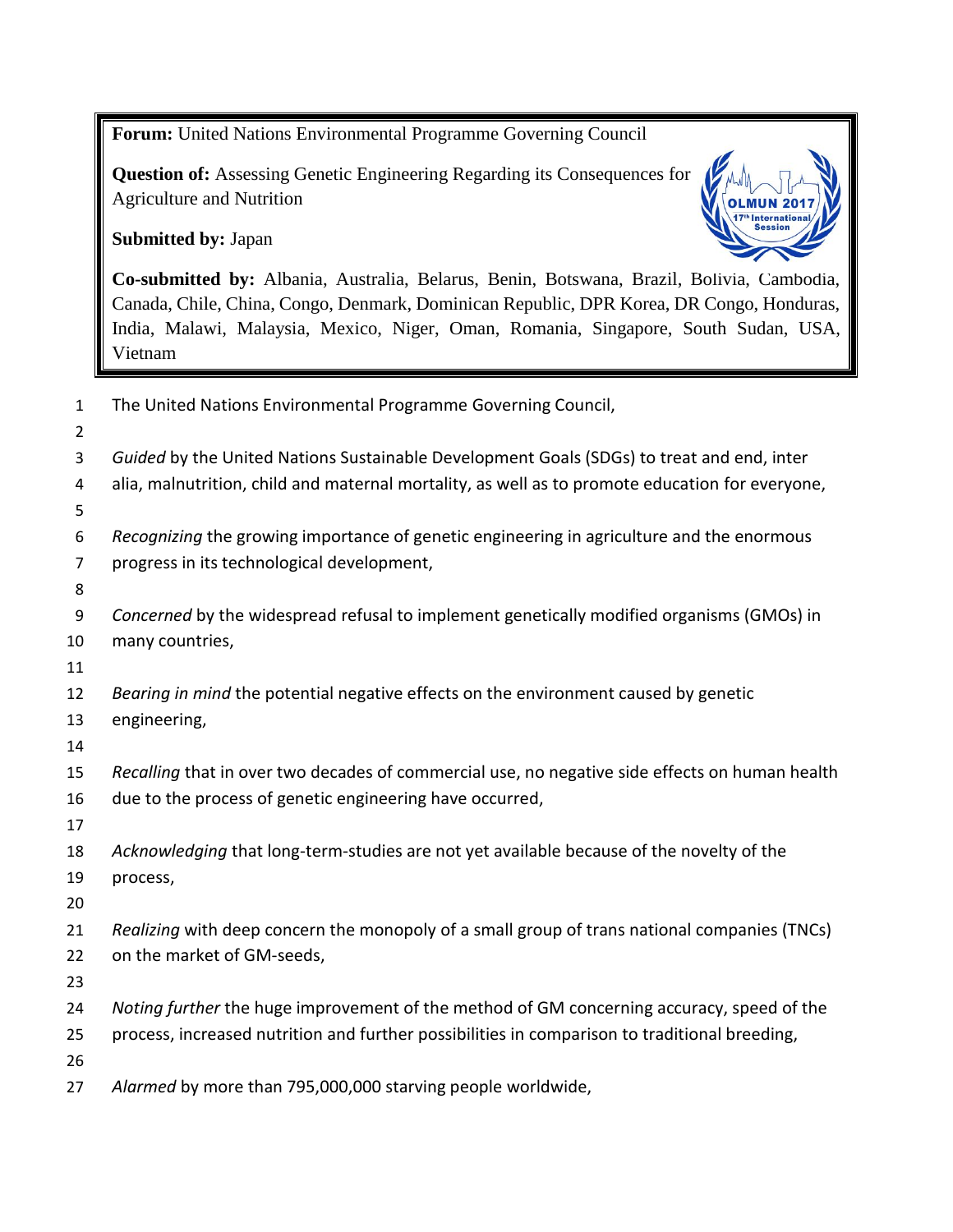| 28       |                                                                                        |                                                                                                                          |  |  |  |
|----------|----------------------------------------------------------------------------------------|--------------------------------------------------------------------------------------------------------------------------|--|--|--|
| 29       | Pointing out the new opportunities genetic engineering can contribute in the effort of |                                                                                                                          |  |  |  |
| 30       | decreasing and eradicating starvation and malnutrition,                                |                                                                                                                          |  |  |  |
| 31       |                                                                                        |                                                                                                                          |  |  |  |
| 32<br>33 |                                                                                        | 1) Supports international communication and cooperation in order to develop a broad<br>agreement in unity regarding GMO; |  |  |  |
| 34       |                                                                                        |                                                                                                                          |  |  |  |
| 35       |                                                                                        | 2) Proposes to establish an independent FAO sub-institution which is in charge of                                        |  |  |  |
| 36       |                                                                                        | encouraging the labelling of genetically modified products according to the two separate                                 |  |  |  |
| 37       |                                                                                        | standards:                                                                                                               |  |  |  |
| 38       |                                                                                        | a) Animal products are to be labelled if GMOs were used in production,                                                   |  |  |  |
| 39<br>40 |                                                                                        | b) Crops and processed foods are to be labelled if GMOs were used in production;                                         |  |  |  |
| 41       |                                                                                        | 3) Proposes a comprehensive analysis conducted by the International Centre of Genetic                                    |  |  |  |
| 42       |                                                                                        | Engineering and Biotechnology (ICGEB) of GMO's before their approval in order to                                         |  |  |  |
| 43       |                                                                                        | a) ensure their safety in food and animal feed,                                                                          |  |  |  |
| 44       |                                                                                        | b) evaluate their effects on environment, biodiversity and animals,                                                      |  |  |  |
| 45       |                                                                                        | c) minimize risks for human health;                                                                                      |  |  |  |
| 46       |                                                                                        |                                                                                                                          |  |  |  |
| 47       |                                                                                        | 4) Suggests that only varieties, which are to be approved for release and notified in the                                |  |  |  |
| 48       |                                                                                        | variety list mentioning allergens continuously updated by the ICGEB, are to be sold on                                   |  |  |  |
| 49       |                                                                                        | the world market;                                                                                                        |  |  |  |
| 50       |                                                                                        |                                                                                                                          |  |  |  |
| 51       |                                                                                        | 5) Proposes to harmonize Biotechnology Regulations through the WTO to ease                                               |  |  |  |
| 52       |                                                                                        | international trade in this sector;                                                                                      |  |  |  |
| 53       |                                                                                        |                                                                                                                          |  |  |  |
| 54       |                                                                                        | 6) Encourages all nations to conduct extensive tests and continuing reviews to monitor the                               |  |  |  |
| 55       |                                                                                        | operative clauses 2 and 3;                                                                                               |  |  |  |
| 56<br>57 |                                                                                        | 7) Urges all member states to transpose operative clauses 2 and 3 into their respective                                  |  |  |  |
| 58       |                                                                                        | national law;                                                                                                            |  |  |  |
| 59       |                                                                                        |                                                                                                                          |  |  |  |
| 60       | 8)                                                                                     | <b>Recommends</b> all member states to pass a national law that enables serious and                                      |  |  |  |
| 61       |                                                                                        | mandatory measures in case of a violation of operative clause 2 such as, but not limited                                 |  |  |  |
| 62       |                                                                                        | to,                                                                                                                      |  |  |  |
| 63       |                                                                                        | a) re-import, if imported,                                                                                               |  |  |  |
| 64       |                                                                                        | b) destruction of the product,                                                                                           |  |  |  |
| 65       |                                                                                        | immediate processing to non-food use,<br>c)                                                                              |  |  |  |
| 66       |                                                                                        | high monetary penalties for false labelling;<br>d)                                                                       |  |  |  |
| 67       |                                                                                        |                                                                                                                          |  |  |  |
| 68       | 9)                                                                                     | Hopes for all nations and companies to support and embrace new approved GMO-                                             |  |  |  |
| 69       |                                                                                        | solutions to combat the problem of starvation and malnutrition all over the world via                                    |  |  |  |
| 70       |                                                                                        | a) provision of humanitarian assistance,                                                                                 |  |  |  |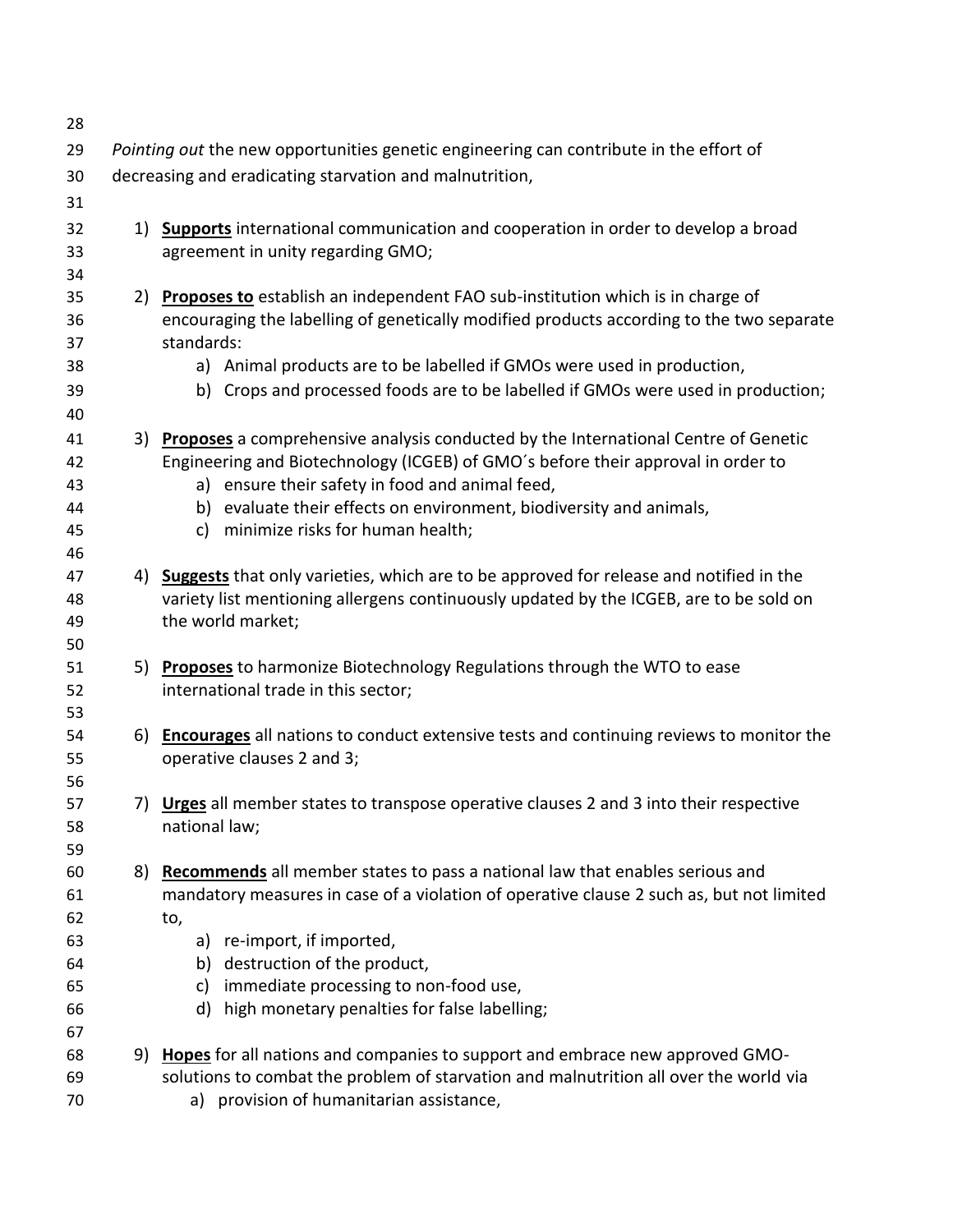| 71  |                | b) assistance in investing foreign investors-farmers in the food industry by                   |
|-----|----------------|------------------------------------------------------------------------------------------------|
| 72  |                | allocation:                                                                                    |
| 73  |                | subsidies<br>i.                                                                                |
| 74  |                | benefits on payment of taxes,<br>ii.                                                           |
| 75  |                | regional and inter-regional support programmes taking into account<br>iii.                     |
| 76  |                | economic, religious, educational and cultural characteristics of the region                    |
| 77  | c)             | undertaking efforts to make research and development more collaborative;                       |
| 78  |                |                                                                                                |
| 79  |                | 10) Calls for the countries as well as the ICGEB and the WTO to collect verified and extensive |
| 80  |                | data on the usage and yields of GMOs to develop an improved strategy including                 |
| 81  |                | a. Technical capacity,                                                                         |
| 82  |                | b. Infrastructure, and,                                                                        |
| 83  | $\mathsf{C}$ . | Financial resources,                                                                           |
| 84  |                | d. Policy capacity,                                                                            |
| 85  |                | e. Regulatory capacity,                                                                        |
| 86  | f.             | IPR policies,                                                                                  |
| 87  |                | g. Project impacts,                                                                            |
| 88  |                | h. Product pipeline data,                                                                      |
| 89  | i.             | Public attitudes and perceptions about biotechnology;                                          |
| 90  |                |                                                                                                |
| 91  |                | 11) Requests the founding of an UN-taskforce by the UNEP to monitor, support and report        |
| 92  |                | about further development of GMOs in order to                                                  |
| 93  |                | a. Increase information availability of GM seed-production, and thereby                        |
| 94  |                | b. Decrease production and retail costs in order to break monopolies;                          |
| 95  |                |                                                                                                |
| 96  |                | 12) Designates that the results from operative clause 8 should be published in order to        |
| 97  |                | establish a dialogue between the public and the governmental authorities;                      |
| 98  |                |                                                                                                |
| 99  |                | 13) Proposes national governments to plan and conduct information campaigns in order to        |
| 100 |                | reduce the incredulity and refusal in their populations, as well as improving the dialogue     |
| 101 |                | on the topic of GMOs in many countries by reaching out to for example, but not limited         |
| 102 | to:            |                                                                                                |
| 103 |                | a. The electric and print media                                                                |
| 104 |                | b. civil society                                                                               |
| 105 |                | c. religious communities;                                                                      |
| 106 |                |                                                                                                |
| 107 |                | 14) Calls for educational programs funded and conceptualized by the United Nations and its     |
| 108 |                | specialized agencies (such as, but not limited to the WHO, FAO, WFP, ICGEB)                    |
| 109 |                | a. for farmers using GMO's to reduce the risk of using GMOs wrongly and to                     |
| 110 |                | increase their productivity,                                                                   |
| 111 |                | b. for local universities and research institutes,                                             |
| 112 | c.             | increasing the self-sustainability of lesser economically developed countries                  |
| 113 |                | (LEDCs);                                                                                       |
| 114 |                |                                                                                                |